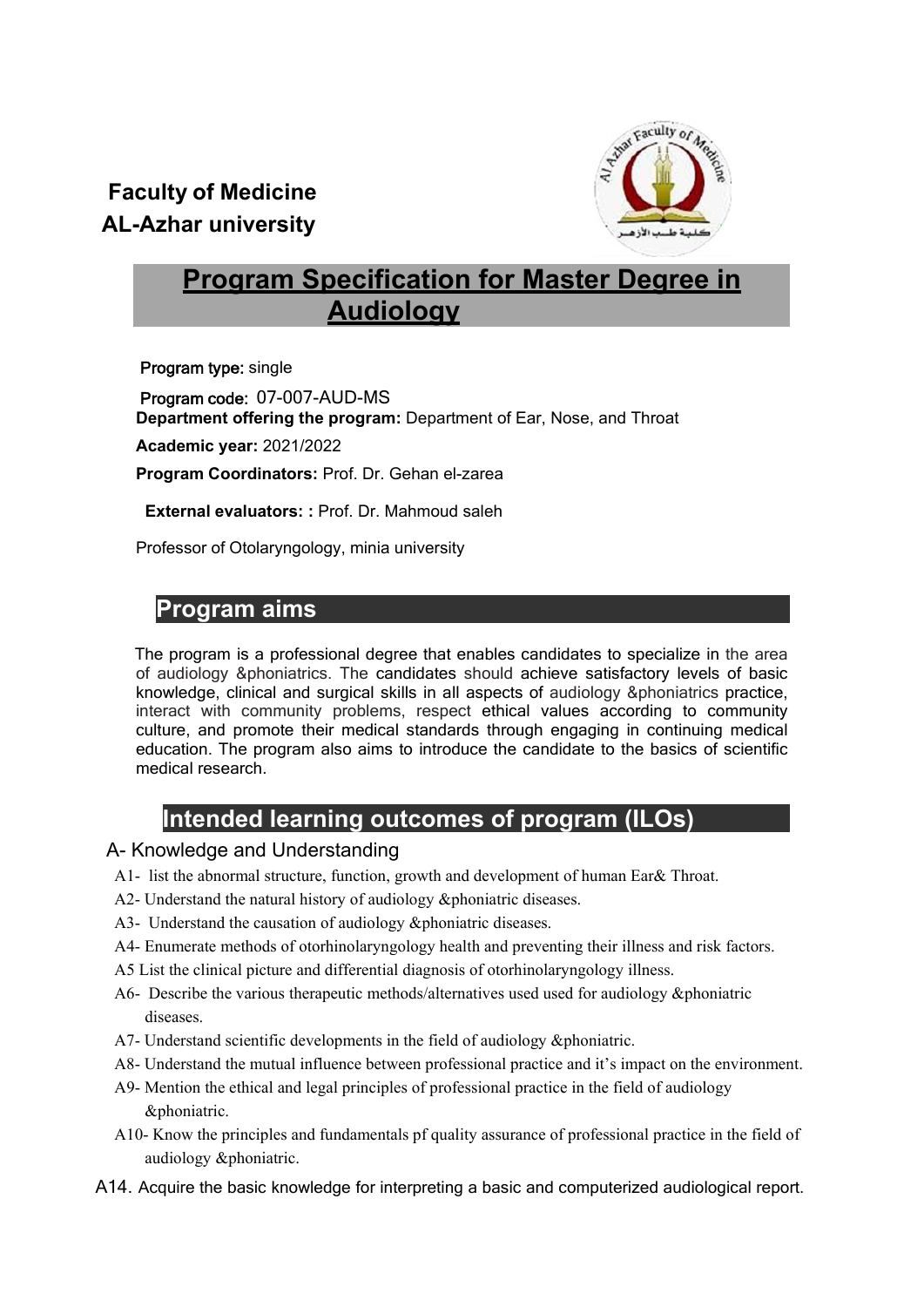## **B-Intellectual Skills**

- B.1 Interpret, analyze and evaluate data acquired through history taking to reach a provisional diagnosis for audiology &phoniatric problems
- B.2 Select from different diagnostic alternatives the ones that help reaching a final diagnosis for audiology &phoniatric problems
- B.3 analyze knowledge for professional problems' solving.
- B4. Analyses and relates the results of all different items of the battery of investigations in order to reach at an etiological diagnosis and possible differential diagnosis utilizing his/her theoretical background that draws charts for different groups of aliments in the field of phoniatrics.
- B.5 Plan to improve performance in the field of audiology &phoniatric.
- B.6 Identify otorhinolaryngology risks and find solutions.

 B10. Grasps the principles of language rehabilitation for the hearing impaired patient in order to include it efficiently in the comprehensive program for rehabilitation of the hearing handicapped.

### **C-Practical and Professional Skills**

- C.1 Master the basic and modern professional skills in the area of audiology &phoniatric .
- C.2 Write and Evaluate medical reports.

#### **D-General and Transferable Skills**

D.1 Work in a team, and team's leadership in various professional context.

- D.2 Communicate effectively by all types of effective communication.
- D.3 Use information technology to serve the development of professional practice.
- D.3 Assess himself and identify his personal needs.
- D.4 Use different sources to obtain information and knowledge.
- D.5 Manage time effectively.
- D.6 Learn him self continuously.

# **2- Contents(title) of MSc. program**

\*\* Far:

- examination of the ear
- Disorders of the external ear
- Conductive deafness
- Acute inflammation of the middle ear cleft
- Management of chronic suppurative otitis media
- Complications of infections of middle ear
- Tumours of the middle ear cleft and temporal bone
- Diseases of the otic capsule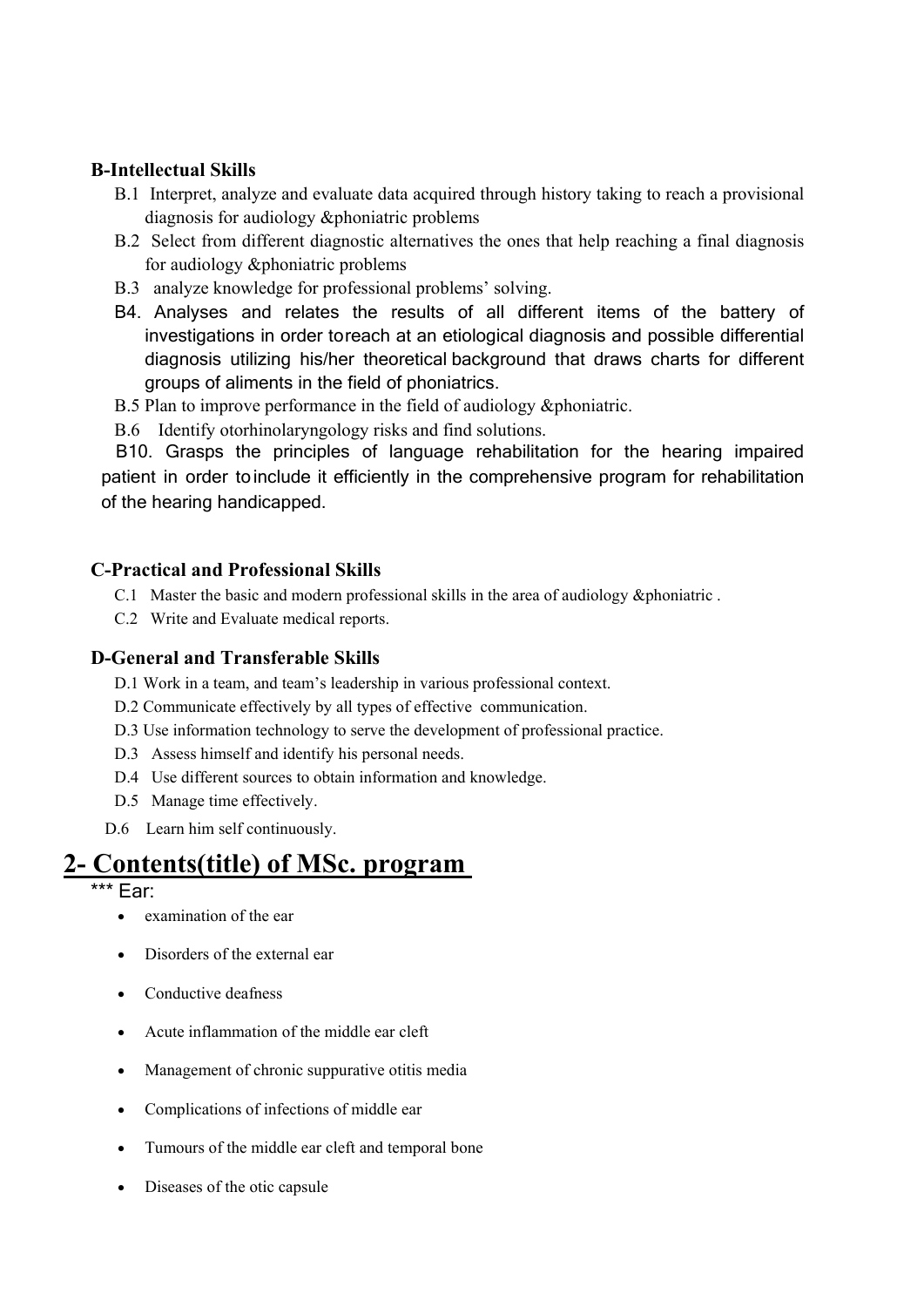- The deaf child
- lesions of the inner ear
- Inflammatory lesions of the vestibular and auditory nerve
- vestibular neuroma
- lesion of the inner ear
- Meniere's disease
- Vertigo
- Facial paralysis
- Basic evaluation: Principles and objectives (Pure-tone audiometry, speech audiometry and immittancemetry).
- Special test battery: Rationale and candidates.
- High level of testing: Objectives and principles (Auditory evoked potentials, otoacoustic emission, central auditory testing).
- Audiological evaluation of hearing impaired infants and young children.
- Amplification (Hearing aids, cochlear implants..) and rehabilitation (introduction).

## \*\*\*Throat

- Methods of examination of the mouth and pharynx
- Diseases of the mouth
- diseases of the salivary glands
- Diseases of the tonsils and adenoid
- Tumours of the pharynx
- Oesophageal conditions in the practice of ear, nose and throat surgery
- Methods of examining the larynx and trachea-bronchial tree
- Congenital diseases of the larynx and pharynx

# **Academic standards.**

a-Academic reference standards: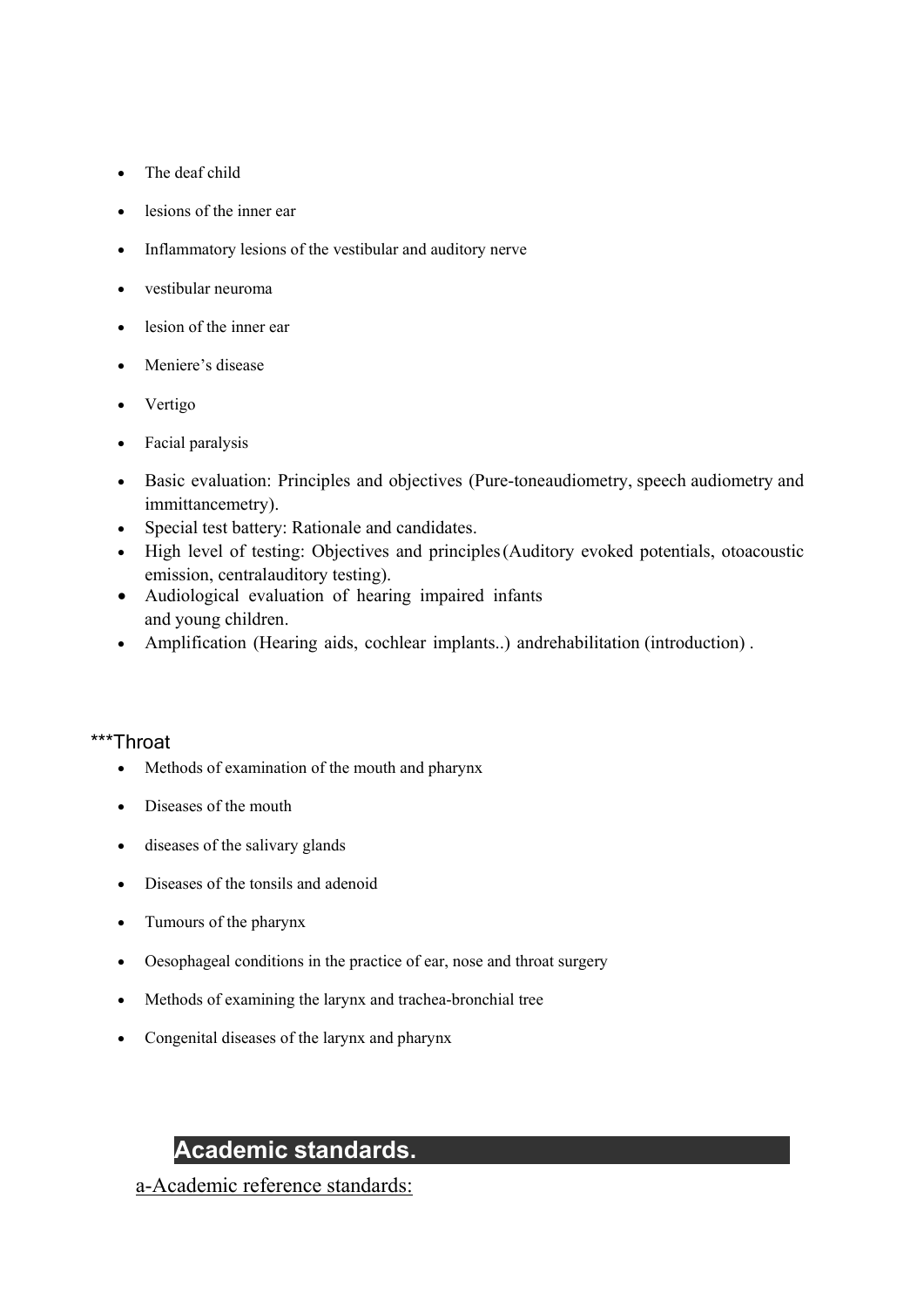\*\* The academic standards of anatomy program is adopted and accredited by the departmental council .

\*\* The Board of Department of Otorhinolaryngology, Faculty of Medicine, Al-Azhar University.

\*\* Postgraduate Education&Research committee, Faculty of Medicine, Al-Azhars University.

\*\* The Council of the Faculty of Medicine, Al-Azhar University.

\*\* The Council of Al-Azhar University.

\*\* Egyptian ORL Association (EORLA).

b-External References for Standards:

\*\* Resident Training Program Handbook of Otolaryngology – Head & Neck Surgery of Kentucky University.

www.**mc.uky.edu**/surgery/ENT/handbook07-08.pdf

\*\* Otolaryngology, Head and Neck Surgery residency program of Toronto University.

www.**otolaryngology.utoronto.ca**/postgrad/fellowship/

\*\* Scott-Brown"s Otorhinolaryngology, Head and Neck Surgery. Edited by Michael Gleeson et al, 7<sup>th</sup> edition. Hodder Arnold, London, 2008. www.hoddereducation.com

\*\* Saudi Board of ORL .

\*\* Pan Arab Association of ORL .

- \*\* Pan African Association of ORL .
- \*\* European Association of ORL (EUORLA).
- \*\* American Academy of ORL (AAORL).
- \*\* Medical Sector of Ministry of High Education, ARE.

NB. Some modifications have been made on the program to be applicable in our institution.

# **Program admission requirements.**

According the Faculty of Medicine, AL-Azhar University Bylaws for Post Graduate Programs , applicants should have MBBCh or equivalent degree. According to Cairo University requirements, all applicants for postgraduate studies should fulfill preliminary courses on the following subjects; Medical statistics I – Computer skills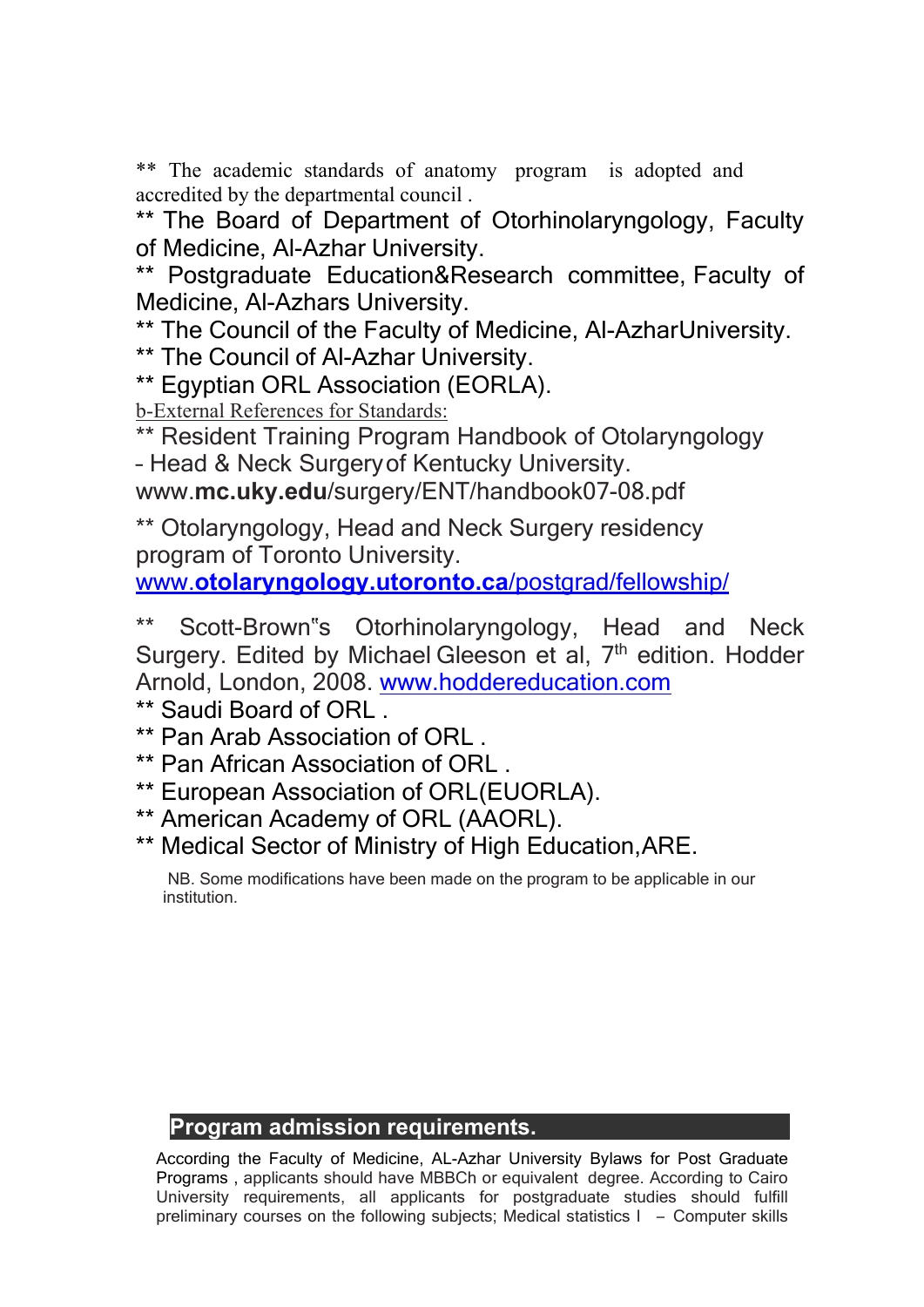(ICDL) or equivalent computer course offered by the medical education center (MEDC). Admission to the program is open during July. Training prior to registration may be accredited according to departmental and hospital evaluation. Admission for the program is open during July.

The department will select candidates according to selection criteria approved by departmental committee revised yearly.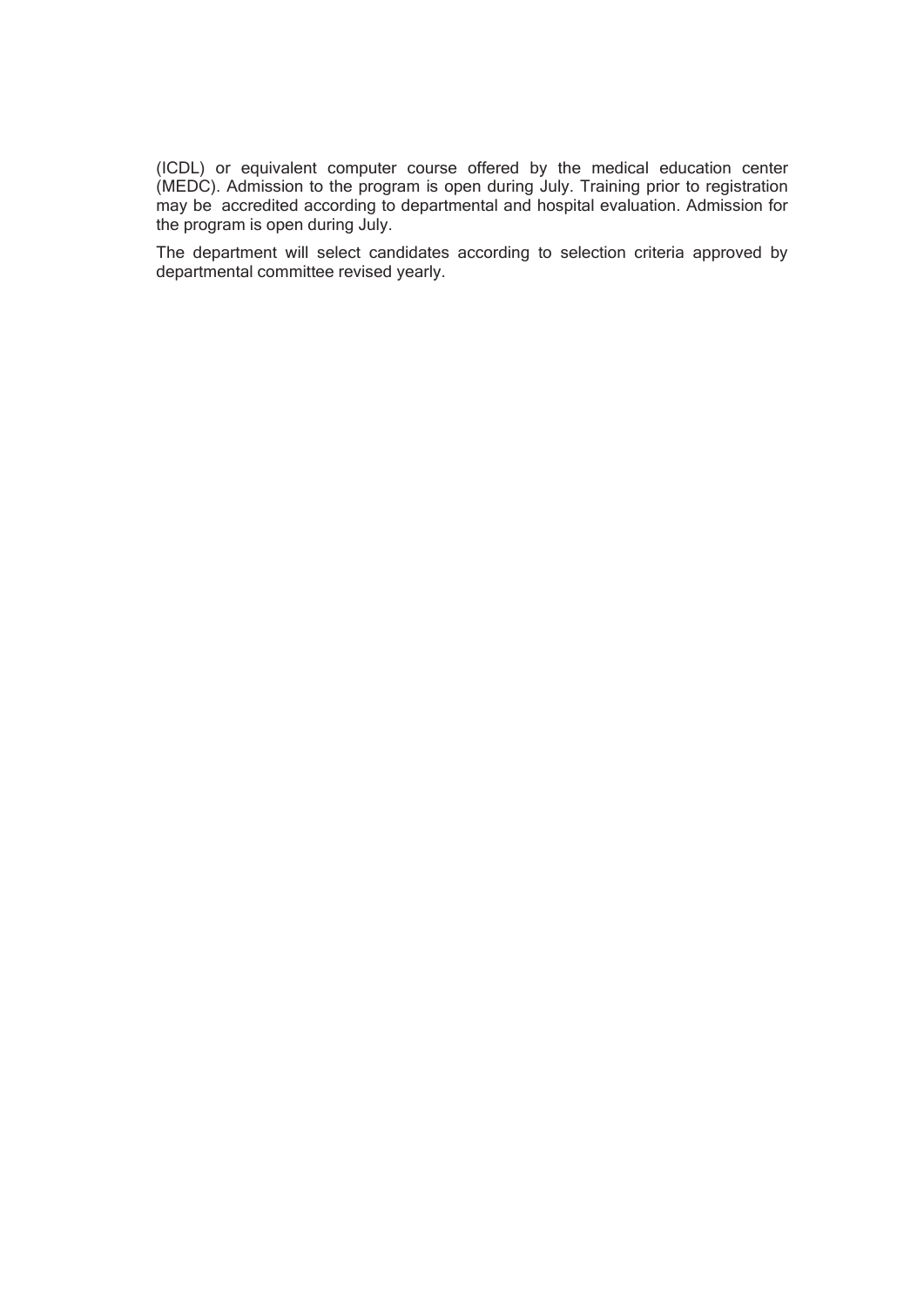# **Program structure and contents.**

**Program duration:** Three years.

| <b>Program structure:</b> Total Credit points 147                                                                             |                                                                                                                                      |                                                      |
|-------------------------------------------------------------------------------------------------------------------------------|--------------------------------------------------------------------------------------------------------------------------------------|------------------------------------------------------|
| First part: 1.5 years - (table 1)<br>Candidate should fulfill the following:                                                  |                                                                                                                                      | 53 credit points                                     |
| ш                                                                                                                             | Compulsory courses; one academic year (30 weeks Starts October)                                                                      |                                                      |
| Basic sciences courses<br>٠<br>General surgery course(s)<br>٠                                                                 |                                                                                                                                      | 7 credit points<br>3 credit points                   |
| Elective courses<br>٠                                                                                                         |                                                                                                                                      | 1 credit points                                      |
| Scientific activities<br>٠                                                                                                    |                                                                                                                                      | 2 credit points                                      |
| Residency training program Phase 1:<br>"Basic training" for 18 months                                                         |                                                                                                                                      | 40 credit points                                     |
| Second part: 1.5 years - (table 2)<br>$\bullet$                                                                               |                                                                                                                                      | 74 credit points                                     |
| Candidate should fulfill the following:                                                                                       |                                                                                                                                      |                                                      |
| ٠<br>course (5 modules)                                                                                                       | Compulsory courses; one academic year (30 weeks)<br><b>Basics of Phoniatrics and Audiology</b><br>Otorhinolaryngology, head and neck | 14 credit points<br>2 credit points                  |
| Scientific activities<br>٠<br>Residency training program Part 2<br>٠<br>points<br>Master Thesis: completed during second part |                                                                                                                                      | 3 credit points<br>55<br>credit<br>20 credit points. |
|                                                                                                                               |                                                                                                                                      |                                                      |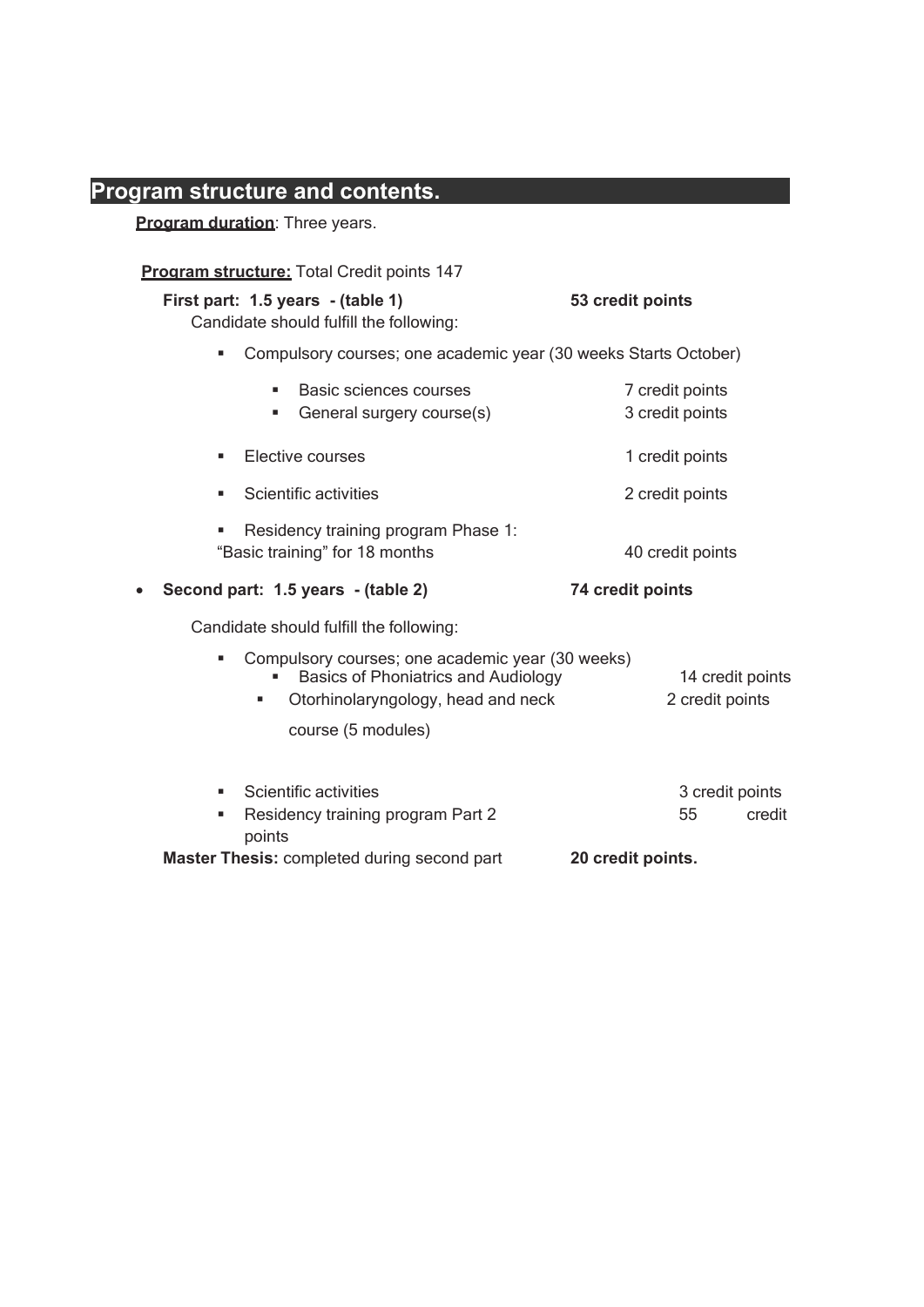## *Table 1: First part*

| <b>Courses</b>                                     | <b>Credit Points</b> |                             |                                                                      |  |
|----------------------------------------------------|----------------------|-----------------------------|----------------------------------------------------------------------|--|
| <b>Title</b>                                       | <b>CPs</b>           | <b>ILOs</b><br><b>Total</b> |                                                                      |  |
| <b>COMPULSORY COURSES (One academic year)</b>      |                      |                             |                                                                      |  |
| Anatomy and Embryology                             | 3                    |                             | $A_{1,}B_{1}$                                                        |  |
| Physiology                                         | 3                    |                             | $A_1, A_5, B_1$                                                      |  |
| <b>ACOUSTICS</b>                                   | $\overline{2.5}$     |                             | A <sub>1</sub> . A <sub>4</sub> . B <sub>1</sub><br>$D_1, D_2, D_3$  |  |
| <b>Medical Genetics &amp; statistics</b>           | 0.5                  | 10                          | A1,B1                                                                |  |
| Internal medicine                                  | 1                    |                             | A7, B1, D1                                                           |  |
| ELECTIVE COURSES (MEDC) choose 2 courses           |                      |                             |                                                                      |  |
| Scientific writing                                 | 0.5                  |                             |                                                                      |  |
| <b>Evidence-Based Medicine</b>                     | 0.5                  | 1                           |                                                                      |  |
| <b>Medical ethics</b>                              | 0.5                  |                             | $D_5$ , $D_6$                                                        |  |
|                                                    |                      |                             |                                                                      |  |
| <b>SCIENTIFIC ACTIVITIES</b>                       |                      |                             |                                                                      |  |
| 1 <sup>st</sup> Part Scientific activities         | 2                    | 2                           | $D_3, D_4, D_5$                                                      |  |
| <b>RESIDENCY TRAINING PROGRAM (Basic training)</b> |                      |                             |                                                                      |  |
| Residency training program                         | 40                   | 40                          | $B_1$<br>$C_6, C_8$<br>$D_1$ , $D_2$ , $D_3$ , $D_4$ ,<br>$D_5, D_6$ |  |

## *Table 2: Second part*

| <b>Courses</b>                                 | <b>Credit Points</b> |              |                  |  |
|------------------------------------------------|----------------------|--------------|------------------|--|
| Code Title                                     | <b>CPs</b>           | <b>Total</b> | <b>ILOs</b>      |  |
| <b>COMPULSORY COURSES</b> (Two academic years) |                      |              |                  |  |
| <b>Basic Otorhinolaryngology</b>               |                      |              |                  |  |
| <b>Phoniatrics and Audiology</b>               | 16                   |              |                  |  |
| <b>SCIENTIFIC ACTIVITIES</b>                   |                      |              |                  |  |
| Scientific activities                          | 3                    | 3            | $D_3, D_4, D_5,$ |  |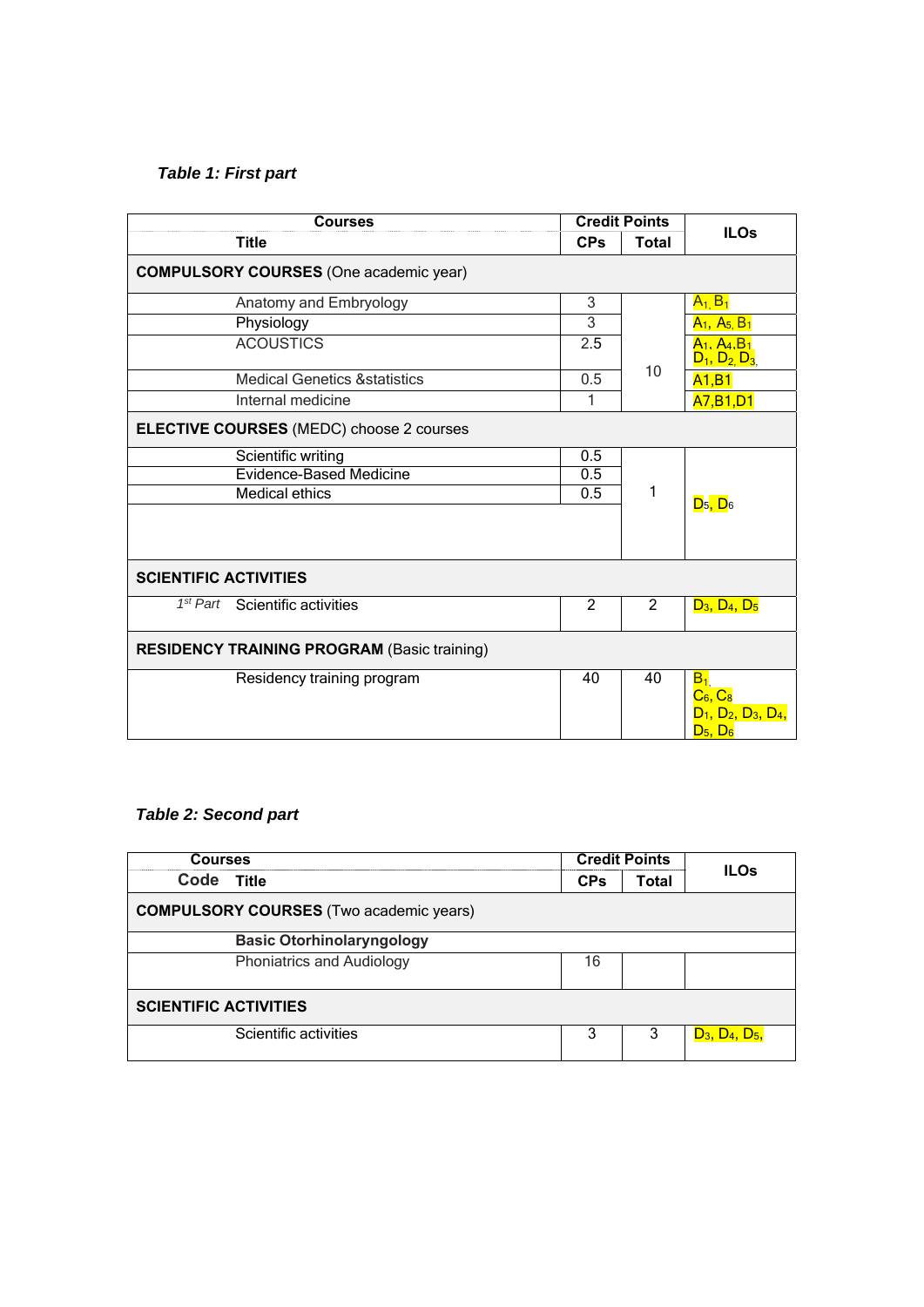| <b>RESIDENCY TRAINING PROGRAM</b> (Special Otorhinolaryngology, head and neck) |    |    |                                                                                                                                                                                      |
|--------------------------------------------------------------------------------|----|----|--------------------------------------------------------------------------------------------------------------------------------------------------------------------------------------|
| Residency training program                                                     | 55 | 55 | B <sub>1</sub> , B <sub>2</sub> , B <sub>3</sub> , B <sub>4,</sub><br>C <sub>1</sub> , C <sub>2</sub> , C <sub>3</sub> , C <sub>4</sub> ,<br>$C_5, C_7$<br>$D_3$<br>$D_4, D_5, D_6,$ |
| <b>MASTER THESIS</b>                                                           |    |    |                                                                                                                                                                                      |
| <b>Master Thesis</b>                                                           | 20 | 20 | $D_5$                                                                                                                                                                                |

#### **Residency (practical) Training Program**

#### **Residency Training Program**

#### **Basic Training:**

According the Faculty of Medicine, AL-Azhar university Bylaws for Post Graduate Programs , all the students should have a basic training for 18 months. In addition, they will spend 6 months in the Ear, Nose, and Throat department. During this period the students will attend the basic sciences courses as well as the general surgery course. They also should complete the elective courses

#### **Special Training:**

All students should complete the special part of the residency-training program in the department of Ear, Nose, and Throat. They should spend 18 months in order to complete the needed credit points. The student is expected to attend the outpatient clinics, to share in patients care under the supervision of senior staff members**.** During this period the students will attend the otorhinolaryngology course, prepare his thesis and participate in the scientific activities of the department.

*NB: The details of the training program are provided in separate document. The third phase of residency training (advanced training) is part of the MD degree* 

#### **Master Thesis**

All master-degree students should prepare a thesis in audiology &phoniatrics. The department and the research ethical committee must approve the protocol of the research. The thesis should include a review part and a research part. The Thesis is supervised by one or more senior staff members from the Ear, Nose, and Throat department and may include other specialties according to the nature of the research. The thesis should be evaluated and approved by a committee of three professors including one of the supervisors and an external professor. Approving the thesis is mandatory to allow the student to set for the final exam.

#### **Scientific Activities:**

The students should participate in the scientific activities of the departments such as: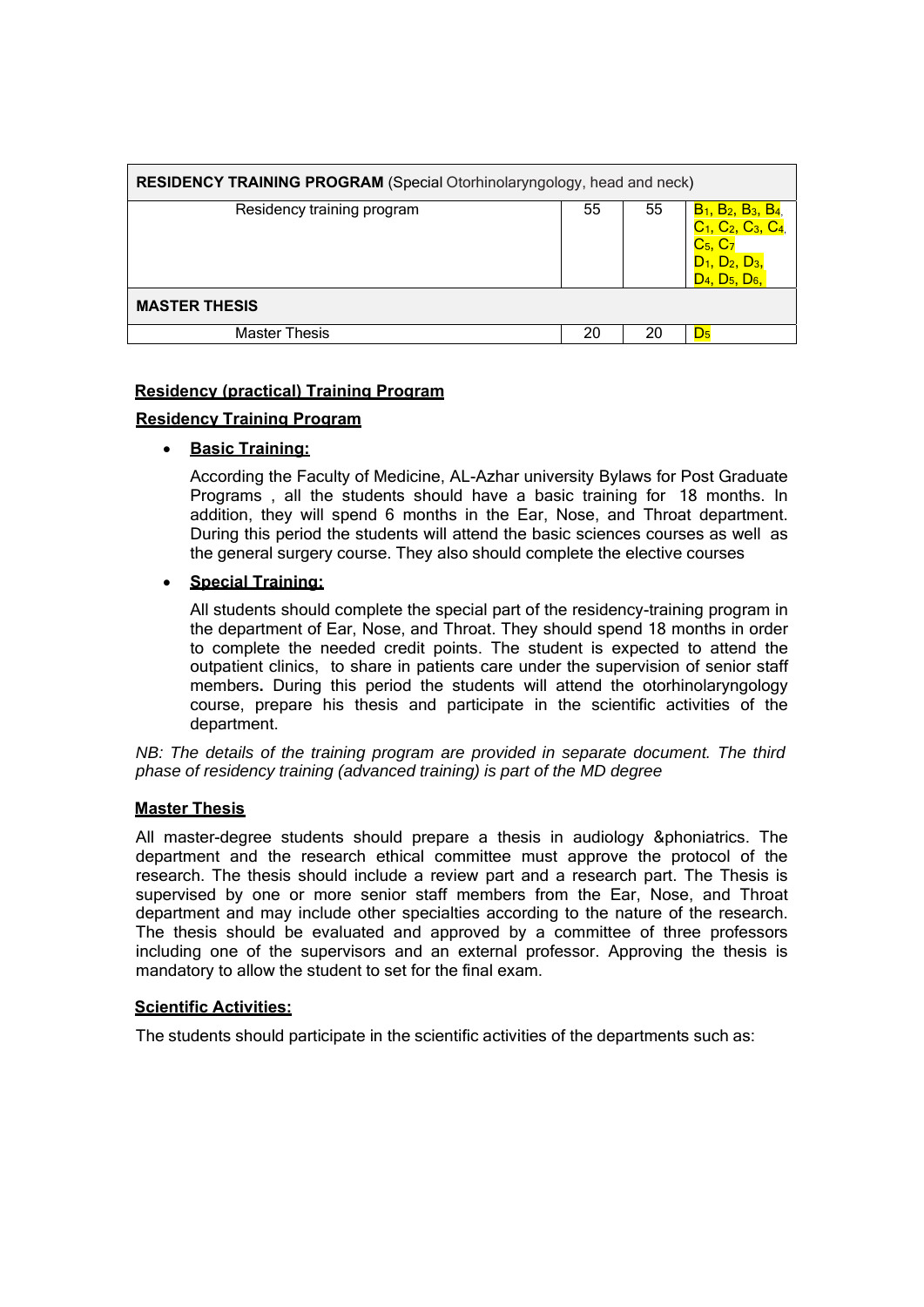- *Journal club.*
- *Seminars (including recent topics and controversial issues). Students are expected to participate in the discussions.*
- *Scientific meetings arranged by the department.*

Each activity is monitored and given credit points registered in a special section in the residency-training logbook. The student should collect the required points before allowed to sit for final exam.

# **V. Regulations for progression and program completion**

After collecting the required credit points for the respective courses, the first phase of the residency training, and the scientific activities, the student will be eligible to sit for the first part examination. In case the student fails to pass the examination, he may proceed in the clinical training and can resubmit for the next examination. After passing the first part, the student submits a protocol for Master Thesis at the beginning of the second part. Before submitting to the final examination he/she should finish the thesis and get approval*,* complete phase 2 of special training program, and collect the required credit points. The candidate will receive his degree after passing this final examination. Master degree should be obtained within a maximum of 6 years after registration date.

# **VI. Assessment**

## **Supervision & Monitoring of the Training Program:**

According the Faculty of Medicine, AL-Azhar university Bylaws for Residency Training Programs, professors carry continuous assessment during the program. A residencytraining program logbook will be kept for each student to document all his/her clinical, laboratory and/or operative/procedural activities as well as his/her participation in different scientific activities. The head of the department should allow the students to undergo the final examination when they complete their training program and collect the credit points needed.

#### **A: Assessment Tools:**

#### **1. Final Exam Part I**

#### **Basic sciences**

- **Anatomy and Embryology**: Two-hours written exam (including short assay and multiple choice questions) + oral exam
- **Physiology**& **Medical genetics &statics :** three-hours written exam (including short assay and multiple choice questions) + oral exam
- **ACAUSTICS**: TWO-hours written exam (including short assay and multiple choice questions) + oral exam
- **Internal medicine :** Two-hours written exam (including short assay and multiple choice questions) + oral exam

*The Written exam will be hold in four days: Day one: Anatomy and embryology (2 hours) Day two: Physiology,* Medical genetics &statics *(3 hours) Day three*: *ACAUSTICS (2 hours) Day four: internal medicine (3 hours) This will be followed by the clinical and oral exams in separate days* 

## **2. Final Exam Part 2**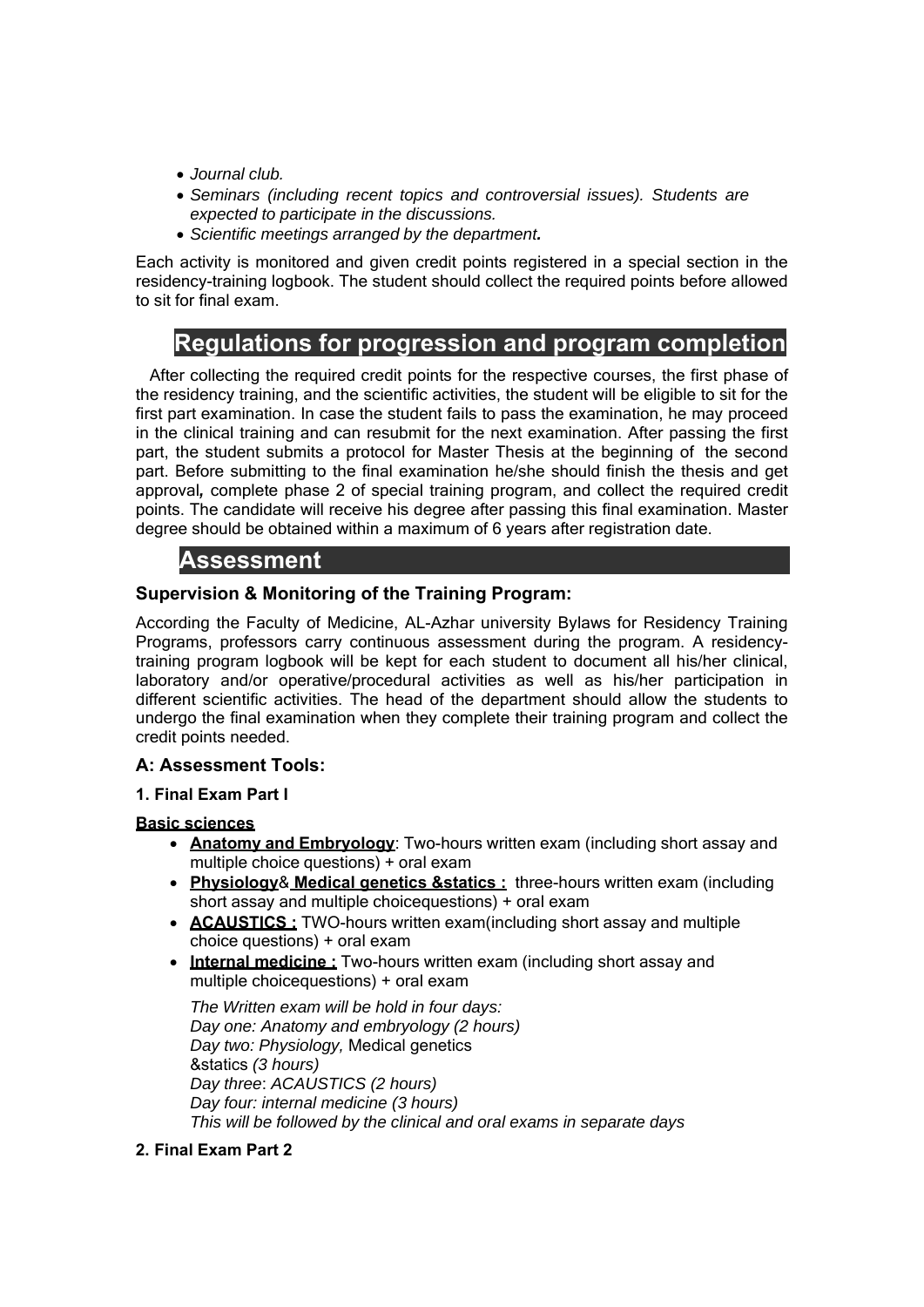**• Phoniatrics and Audiology:** Two written exams (Three-hours each) including short assay questions, and MCQ (including problem solving) + oral exam + clinical exam

### **B: ASSESSMENT SCHEDULE:**

#### *Examinations*

**1. First Part Final Exam:** 

*The written exam will be held in April/SEPTEMBER (four days):* 

 *Day one: Anatomy and Embryology (2 hours) Day two: Physiology ,Medical genetics&statistics(3 hours) Day three: ACAUSTICS (3 hours) Day four: INTERNAL MEDICINE (3 hours) This will be followed by the clinical and oral exams in separate days* 

#### **2. Second Part Final Exam:**

*The written exam will be held in April/ November (three days):* 

 *Day one: audiology & phoniatrics 1 Day two: audiology & phoniatrics 2 This will be followed by the clinical and oral exams in separate days* 

#### **C: WEIGHTING OF ASSESSMENT: Marks allocated to courses**

**(**50 marks for each credit point)

| <b>Courses</b>                     | <b>Marks</b>   |      |                          |              |
|------------------------------------|----------------|------|--------------------------|--------------|
| <b>Title</b>                       | <b>Written</b> | Oral | <b>Clinical</b>          | <b>Total</b> |
| <b>FIRST PART</b>                  |                |      |                          |              |
| Anatomy and Embryology             | 75             | 25   |                          | 100          |
| Physiology , genetics & statistics | 75             | 25   |                          | 100          |
| Internal medicine                  | 100            |      | 50                       | 150          |
| <b>ACAUSTICS</b>                   | 100            |      | 50                       | 150          |
|                                    |                |      | <b>Total First Part</b>  | 500          |
| <b>SECOND PART</b>                 |                |      |                          |              |
| Audiology and Phoniatrics 1        | 200            | 100  | 300                      | 800          |
| Audiology and Phoniatrics 2        | 200            |      |                          |              |
|                                    |                |      | <b>Total Second Part</b> | 800          |